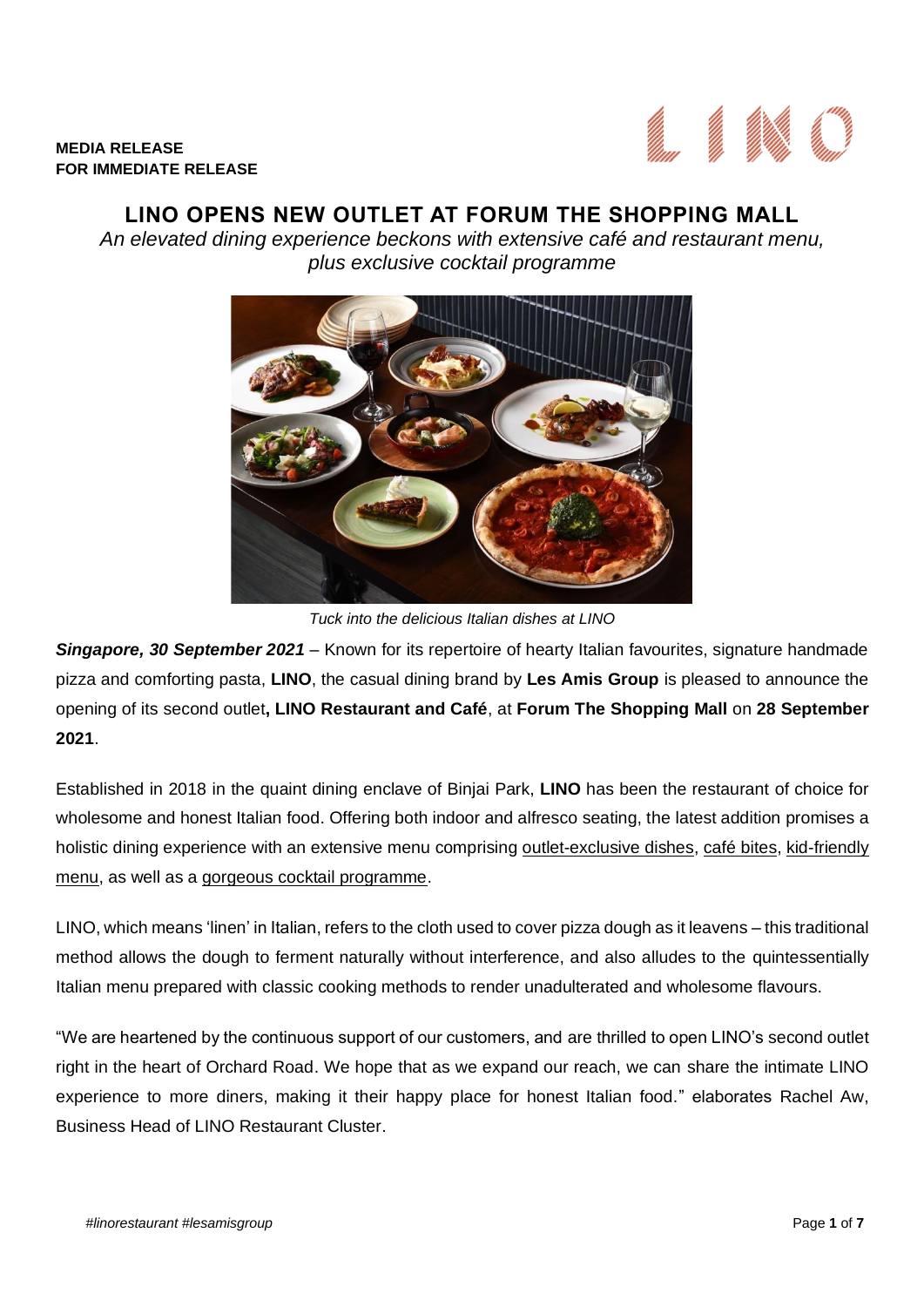### **MENU HIGHLIGHTS**

The latest addition to the LINO *famiglia* promises to deliver an unassuming yet soul-satisfying dining experience starring beautifully-plated dishes brimming with authentic and robust Italian flavours created with quality ingredients.

### **From the Restaurant Menu**

*Available from 11.30am to 3pm (last order at 2.30pm), 6pm to 10pm (last order at 9.30pm)*

Helmed by Cluster Head Chef Dalton Fong, LINO Restaurant and Café at Forum offers a comprehensive menu of signature and outlet-exclusive *Antipasti* (cold and hot starters), *Primi Piati* (pasta and risotto), *Secondi* (fish and meat), *Pizza*, and *Dolci* (dessert). *Items marked with \* are outlet-exclusive*

Antipasti – Hot and Cold Starters



### *Smoked Scamorza, \$22*

The cheese-lover's perfect way to start a meal, the dish features generous chunks of lightly-torched smoked *Scamorza* (South Italian cow's milk cheese) served on a bed of fresh rocket, ribbons of parma ham and a drizzle of slightlysweet balsamic glaze. The wonderfully smoky cheese lends a delicate, nutty flavour that complements the slightly peppery rocket and moreish ham.

#### *Smoked Salmon Trout, \$22*

As vibrant as it is flavourful, thick strips of house-smoked salmon trout are beautifully presented with dollops of zesty *yuzu* mayonnaise, salad leaves, fresh chives and dill, with a drizzle of olive oil.



The line-up of starters at LINO also include the \**Vitello Tonnato* (\$29) – thinly-sliced veal with caper berries and a tuna-anchovy dressing as well as \**Calamari & Oysters* (\$22) served with mayonnaise and lemon.

### Primi Piati – Pasta and Risotto



### *Lamb Ragu Garganelli, \$29*

Australian lamb shoulder is slow braised for three hours with eggplant caviar, rosemary and fresh tomatoes to render a meaty and aromatic lamb *ragu* which is paired with *al dente Garganelli* pasta – small cylindricalshaped tubes with points at both ends that are perfect vehicles for the luscious sauce.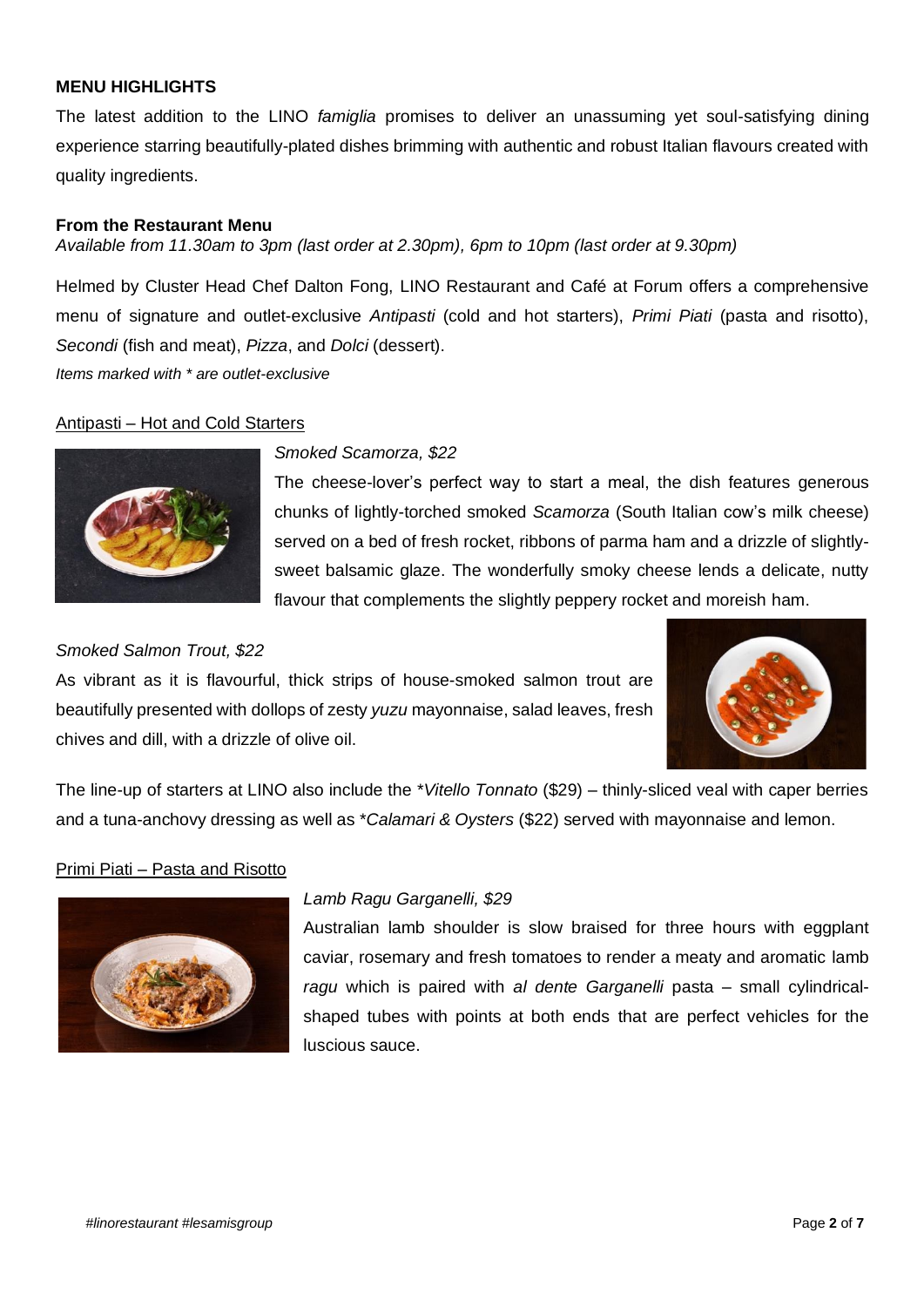# *Carbonara Chittara, \$26*

A signature, *Carbonara Chittara* is the restaurant rendition of the iconic pasta with *Chitarra* pasta – a square-cut, 2 - 3mm thick egg pasta from *Abruzzo* region in Italy, served with a *sous vide* egg, fragrant house-made truffle cream, and topped with crispy *prosciutto* crumble and *Parmesan Reggiano* cheese.



Other pasta signatures include an oven-baked *Pork Bolognese Gnocchi* (\$28) made with Spanish black pig; vegetarian-friendly *Spinach Ricotta Ravioli* (\$26) with browned butter, pine nuts, sage and parmesan; and *Seafood Spaghettini* (\$34), an 'aglio-olio' style pasta featuring Australian King prawns and Hokkaido scallops.

### Secondi – Fish and Meat



### *\*Pollo Al Mattone, \$36*

Literally meaning 'roast chicken under a brick', this delectable dish is prepared using the traditional Italian method of pan-roasting a butterflied whole French corn-fed yellow chicken that is weighed down with a heavy object (LINO uses a cast iron pan) to create the crispiest skin. The succulent and flavourful chook is served in its own jus with sautéed baby potatoes, caramelised onions, baby spinach, and a lemon wedge.

# **\****Pan-fried Veal Escalope*, *\$44*

An outlet-exclusive, this classic *secondi* features Dutch milk-fed veal fillet – coveted for its delicate flavour, which is lightly pounded till flattened and panfried. Cloaked in a creamy mushroom sauce accentuated with a splash of Marsala wine, the dish is finished with a side of crunchy blanched French beans and smooth potato mash.



Other main courses only available at LINO at Forum include \**Pan-roasted Red Snapper* (\$32) with grilled Palermo pepper, capers and salsa verde; \**Deep-fried Baccala* (\$32) – salted cod in beer batter, shoestring fries, salad and homemade tartar sauce; as well as \**Goose Leg Confit* (\$44), a twist on the classic featuring crispy French goose leg, braised lentils and spinach.

### Pizza – 12"

### *Pancetta Pizza, \$28*

LINO's signature 12-inch sourdough crust pizza comprises a combination of Swiss Smoked farmer bacon, tender duck-fat seared potatoes and fresh basil pesto, topped with *fior di latte* (traditional cow's milk mozzarella), Parmesan *Reggiano* cheese and a runny egg in the middle.

Other pizza specialties include the classic *Margherita* (\$20) and *Burrata* (\$26), made with *fior di latte* and fresh burrata respectively; *Mixed Meat* (\$29), a meat-lovers' dream of meatballs, bacon, salami, *nduja* (Italian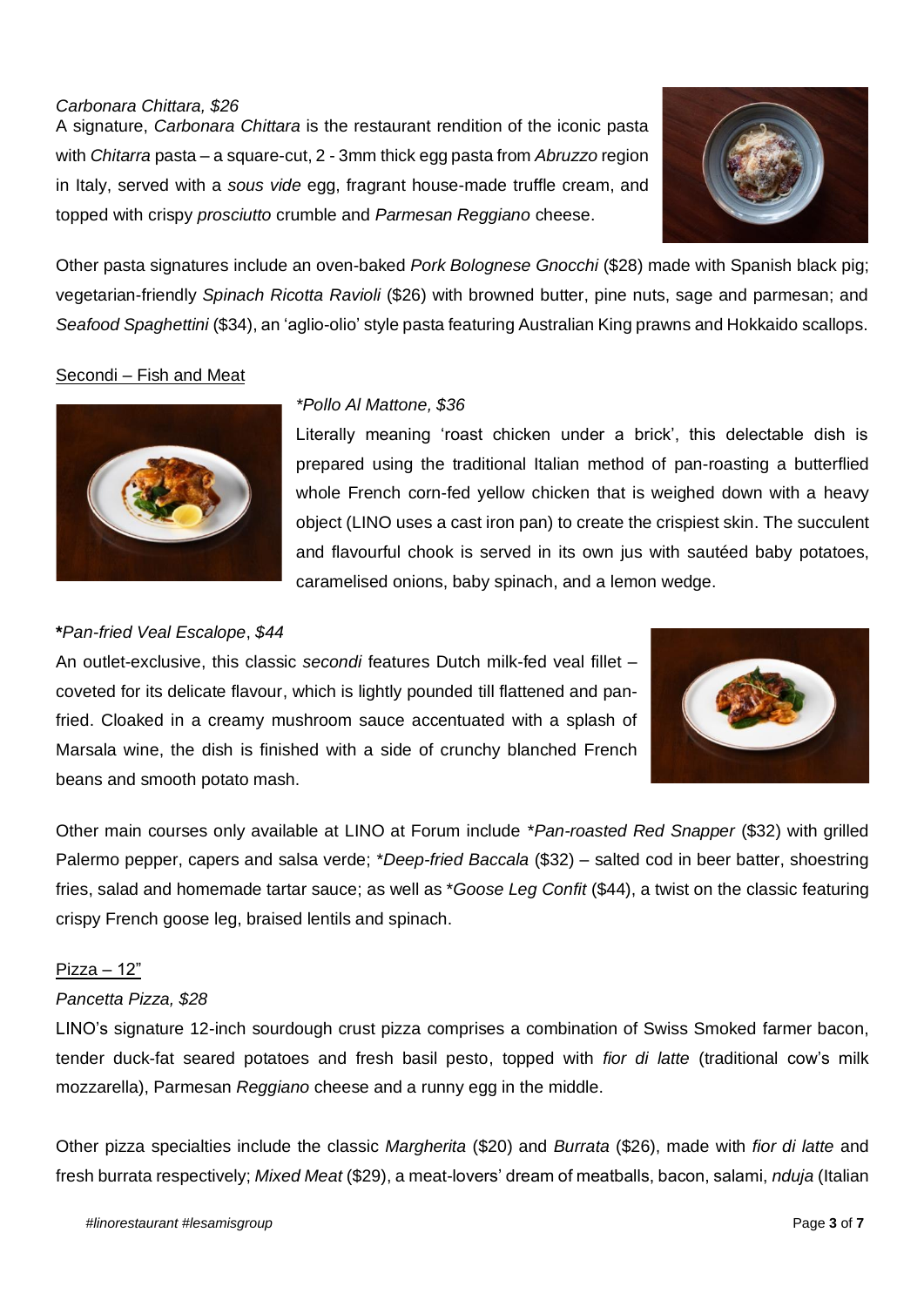salami) on tomato *passata* (tomato puree) and *fior di latte*; as well as *Foie Gras* (\$32), a rich and luxe pie with French duck liver, caramelised onion puree, bacon, peach and sea salt. Diners can also choose to add toppings on any pizza for \$3 - \$8.

### Dolci - Desserts

### **\****Bomboloni, \$12 for 2 pieces*

A wonderful way to end the meal or as an afternoon treat, these *Bomboloni* are soft and fluffy house-made doughnuts filled with glorious hazelnut cocoa crème studded with crunchy *feuilletine* (crispy wafer) bits.



### **\****Profiteroles, \$14 for 2 pieces*

Generous scoops of vanilla bean ice cream are sandwiched between light house-made *choux* pastry and garnished with lashings of velvety melted dark chocolate and toasted almond slices.

The dessert menu also features tempting sweets the likes of *\*Pecan Tart*, \$12 – topped with whipping cream; \**Panna Cotta*, \$12 – melt-in-your-mouth *Tahitian* vanilla custard with raspberry coulis; and *Cheese Platter*, \$18 – served with honeycomb, dried fruits, nuts and hazelnut oak crackers.

Those looking for a quick meal can enjoy LINO Forum's **Set Lunch** at \$32 for choice of starter and main, or \$38 for choice of starter, main and dessert, daily from 11.30am to 2.30pm. Beverages are available at a top up of \$3 for coffee or tea, \$10 for glass of house red or white wine, and \$8 for choice of mocktails.

Not forgetting the young ones, LINO Forum also offers a thoughtfully-crafted **Kid's Menu** (\$18), with a choice of either *Tagliatelle* pasta with *Pomodoro*, *Cheese Butter* or *Pork Bolognese*; or a 6" *Margherita*, *Salame* or *Hawaiian Pizzetta*, as well as a glass of juice and scoop of gelato.

### **From the Tea Time menu**

*Available from 2.30pm to 6pm daily*



The 'Tea Time' selection of small bites is set to impress with their mighty flavours.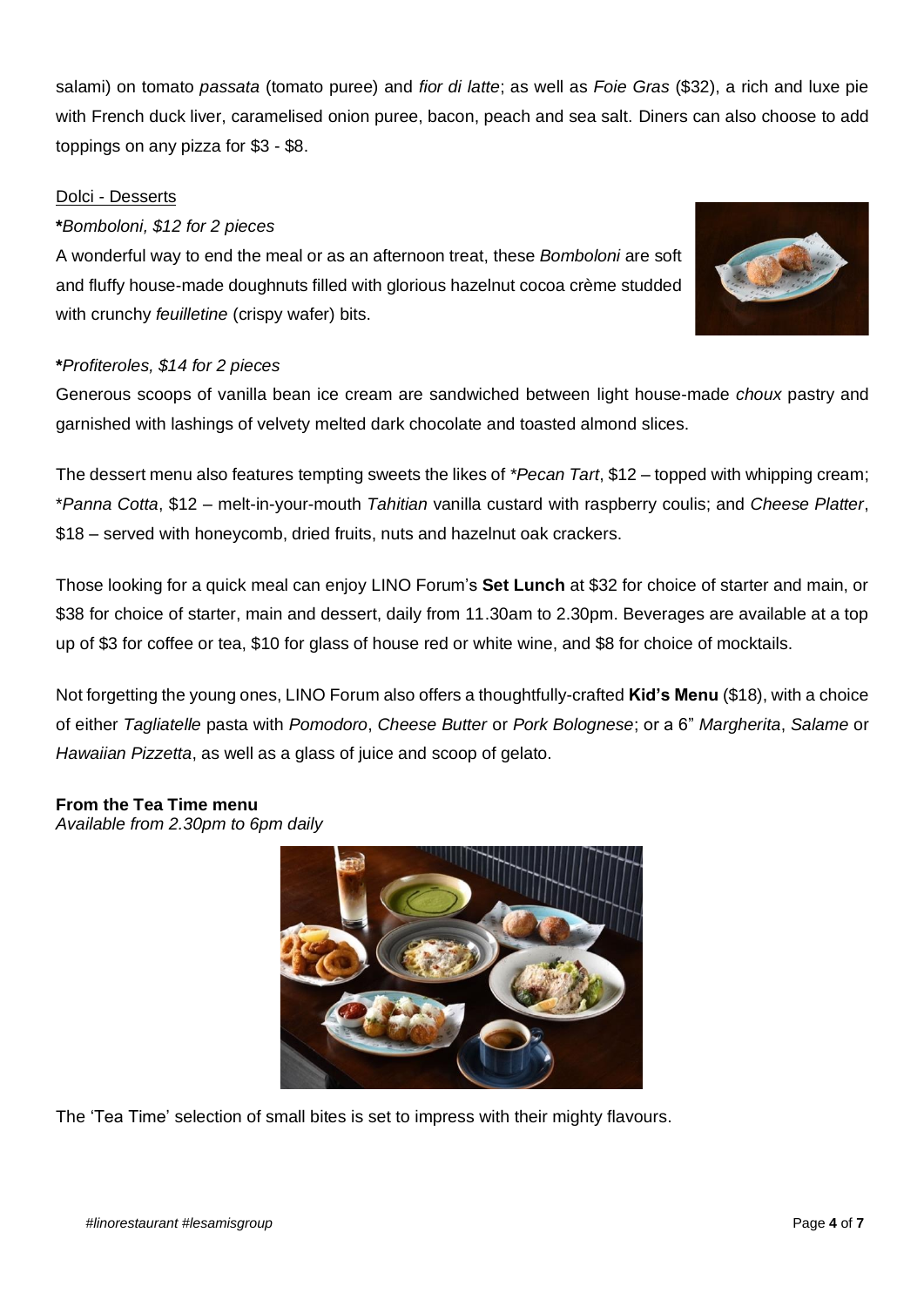### **\****Arancini, \$18*

A staple of *Sicilian* cuisine, these cheesy deep-fried Italian 'rice balls' surprises with a melted mozzarella centre – these golden brown nuggets are also tossed in *noisette* butter, lemon zest and grated parmesan. Tomato *passata* is served on the side as a dipping sauce.

Sip on a glass of wine and partake in *Calamari and Oysters*, \$22 *–* fried squid rings and plump Japanese oysters with a side of mayonnaise and lemon; or tuck into crowd-pleasers the likes of *Truffle Fries,* \$18 *–* served with truffle mayonnaise; and *Ham and Cheese Platter,* \$28 *–* a medley of cured meats served with marinated olives, sundried tomatoes and breadsticks.

#### **Cocktails in full bloom**

*Available from 11.30am to 2.30pm; 6pm to 9.30pm* 



*L-R: Morning Ritual \$19; Bittersweet Affair \$23*

Inspired by the art of gardening and the changing seasons, LINO's new cocktail programme showcases beautifully-concocted drinks that trace the arc of a plant's growth; seeding, sprouting, harvesting and blooming. Masterfully created by Mixologist and Bar Manager, Andy Lim, each exquisite tipple is prepared using ingredients that best reflect each stage from budding to blooming.

### *Seeding:*

The first stage of the cycle, seeding signifies the beginning of a new season. Drinks under this category are robust with notes of spice and toffee, offering a perk of energy that is best for those needing a fresh start or a remedy for the next day's chaos. *Morning Ritual*, \$19 – is one for coffee lovers with a touch of passionfruit; *Evening Perfume*, \$19 – makes for a potent after-dinner drink with a kick of coffee, hints of woody musk, citrus notes and a tinge of nuttiness; and *Perky Negroni*, \$20 – a classic with a perky twist.

# *Sprouting:*

Translates to "growth", sprouting symbolises strength and perseverance. These cocktails revolve around the use of herbs and botanicals, perfect for sipping on after a long day at work. *Light Fizzle*, \$19 – refreshing, sweets and sour with a tinge of floral fragrance, and effervescent; *Herbsy Hi-Ball*, \$21 – LINO's refreshing version of a whisky highball; and *Bittersweet Affair*, \$23 – an old-fashion with a delicate bitter-sweet touch of love.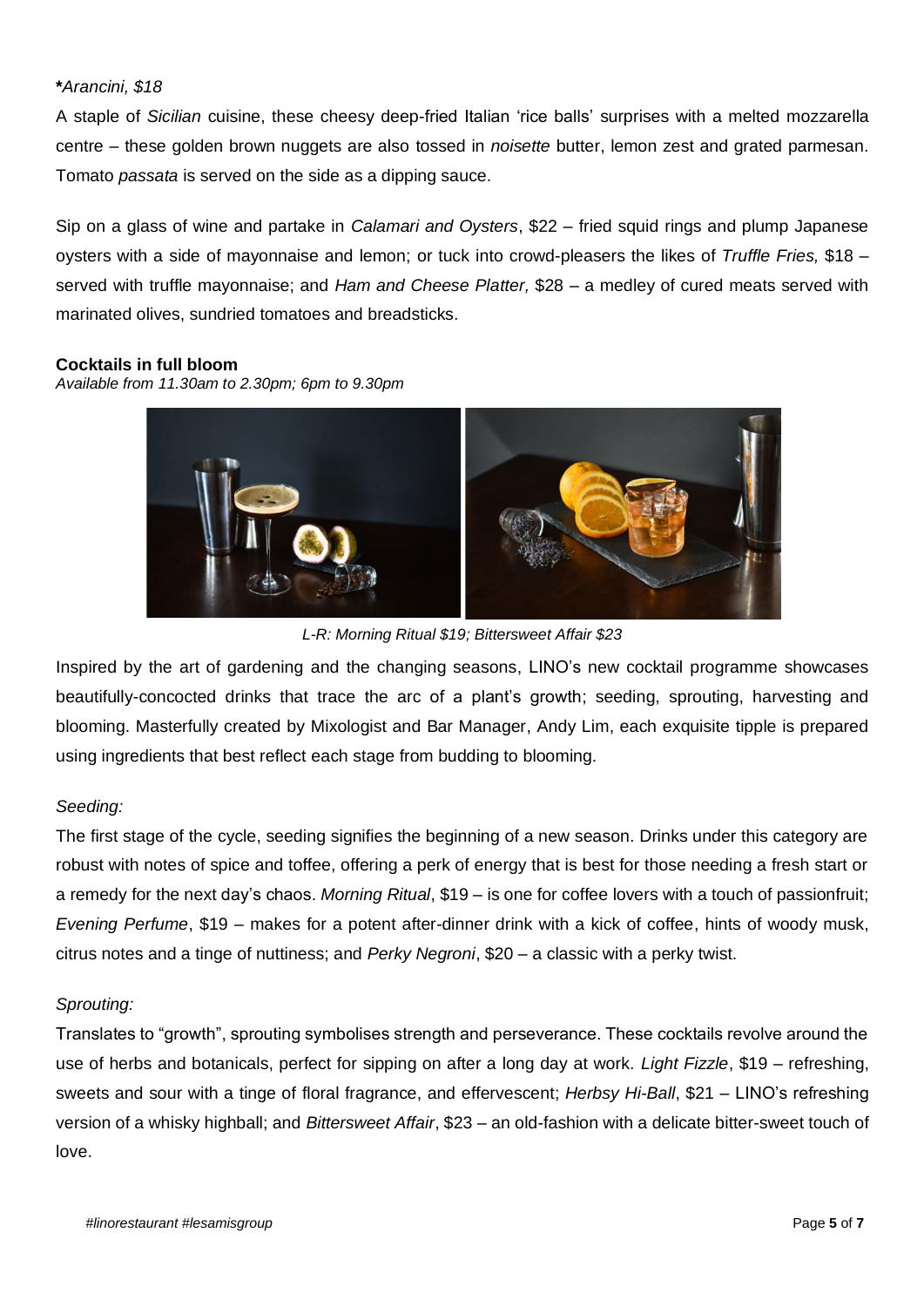### *Blooming*:

A line of cocktails that celebrates the beauty and happiness when a flower come in bloom. Featuring all things floral and fruity, the perfect sweet ending to any day. *Marigold Fields*, \$19 – an intriguing mix of funkiness, freshness and inspired by the bright hues of the Marigold flower; *Blossoming Bouquet*, \$20 – delightful and mellow, paired with a splash of tartness; and *First Spring*, \$20 – as light as the first day of spring, with hints of fruits and woody scent that's beautifully kissed with a layer of blue pea foam.

### *Harvesting*:

Drinks that signify the fruits of labour and celebration, giving prominence to citrusy, sweet and malty notes. *Melon Bellini*, \$19 – a delightful twist to the classic Italian drink; *Harvest Moon*, \$20 – a nod to one of the world's oldest cocktails, with a medley of vegetal aroma, refreshing sweetness and earthy depth; and *3 Staple Sour*, \$24 – LINO's elegant take on a Whisky Sour.

Also recommended are *aperitif* and *digestifs* from \$14 to \$20 as a perfect Italian libation before and after one's meal, while bubblies, spirits, mocktails and wine are also available.

# **A WARM WELCOME TO LINO – CONTEMPORARY, INVITING AND VIBRANT**

The spacious restaurant is a lush sanctuary of vibrant colours, natural elements and greenery. Distinct from the Binjai Park outlet, LINO at Forum The Shopping Mall is bright and airy during the day with plenty of natural light, and elegant yet cosy at night. The open kitchen and bar offer a view of the action, while the gorgeous alfresco dining area provides the perfect respite especially in the cool evenings.

#### *- END -*

*Note to editor: Hi-res visuals are available upon request. All prices quoted are subject to service charge and GST.*

**For more information or assistance please contact: Sixth Sense PR** Peishan Lee DID: 6423 1096 HP: 9876 5348 Email: [peishan@sixthsense.com.sg](mailto:peishan@sixthsense.com.sg)

Loh Hsian Ming DID: 6423 0096 HP: 9435 9171 Email: [hsianming@sixthsense.com.sg](mailto:hsianming@sixthsense.com.sg)